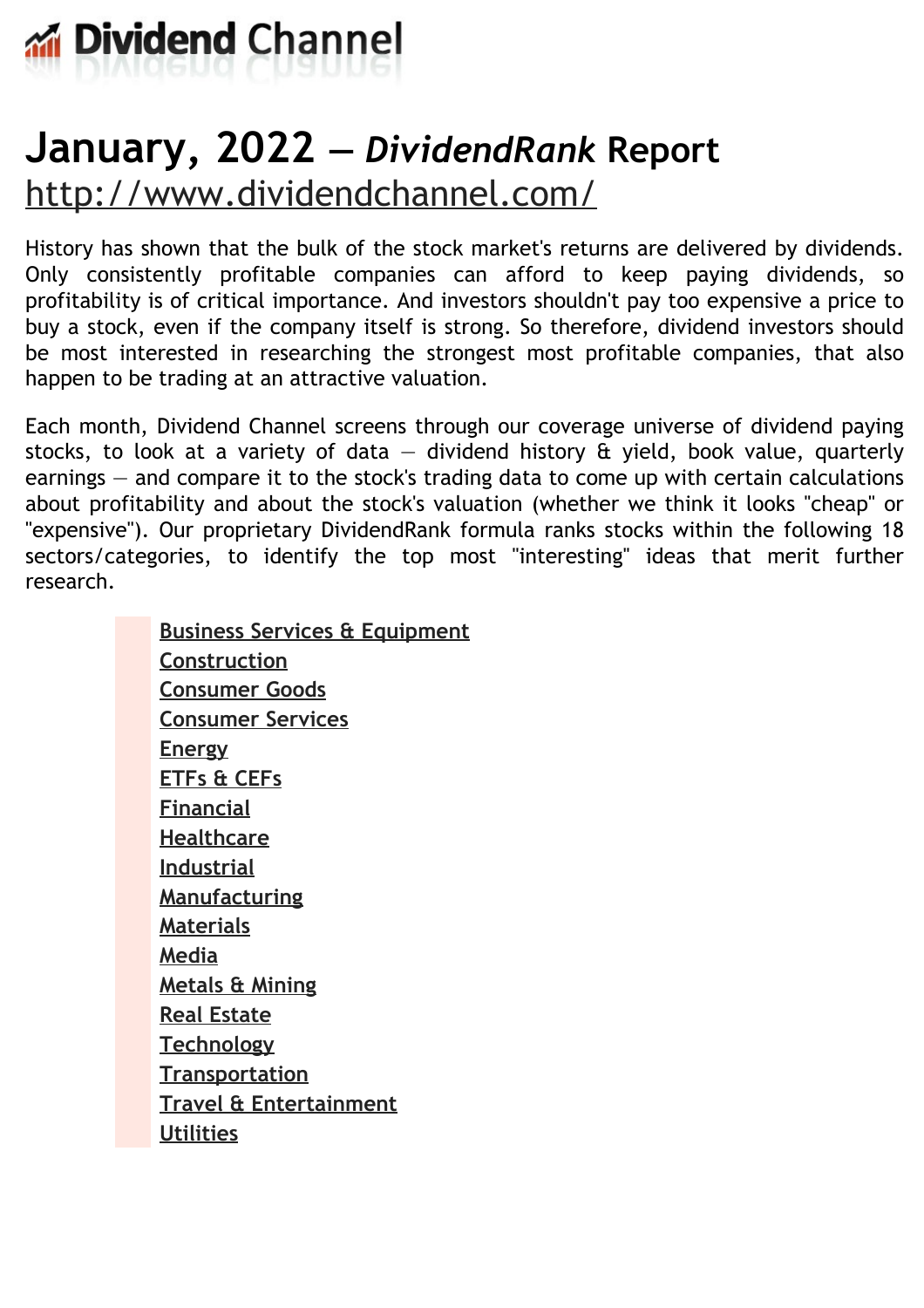## **BUSINESS SERVICES & EQUIPMENT**

| <b>DividendRank</b> | Symbol       |   |      | Dividend Recent Yield* |
|---------------------|--------------|---|------|------------------------|
| #1                  | <b>NEWT</b>  | Q | 2.60 | 9.49%                  |
| #2                  | <b>CCAP</b>  | Q | 1.64 | 9.29%                  |
| #3                  | <b>TRTN</b>  | Q | 2.60 | 4.35%                  |
| #4                  | <b>RMR</b>   | Q | 1.52 | 4.42%                  |
| #5                  | WU           | Q | 0.94 | 5.21%                  |
| #6                  | <b>KELYA</b> | Q | 0.20 | 1.17%                  |
| #7                  | <b>PINC</b>  | Q | 0.80 | 1.94%                  |
| #8                  | <b>HCKT</b>  | Q | 0.40 | 1.94%                  |
| #9                  | <b>KFRC</b>  | Q | 1.04 | 1.39%                  |
| #10                 | CRAI         |   | 1.24 | 1.34%                  |

•<br>"<sub>(updated Friday, December 31, 2:00 AM) Yield calculations vary and may not be reliable nor comparable. Not all publicly<br>traded securities are ranked; data may be incorrect or out of date. Rankings are for informationa</sub> *and do not constitute advice. Full [disclaimer](https://www.dividendchannel.com/disclaimer/)*



Newtek Business Services is an internally managed business development company that is a national non-bank lender that provides business and financial solutions under the Newtek® brand. Co.'s products and services include: business lending including U.S. Small Business Administration 7(a) loans, 504 loans and conventional loans, electronic payment processing, managed technology solutions (cloud computing), technology consulting, eCommerce, accounts receivable and inventory financing, personal and commercial lines insurance services, web services, data backup, storage and retrieval, and payroll and benefits solutions to small-and-medium sized business accounts nationwide.

NEWT is a **BDC** — view NEWT BDC*[Investor](https://www.bdcinvestor.com/newt/)* Profile.

| <b>CONSTRUCTION</b> |               |   |      |                                    |
|---------------------|---------------|---|------|------------------------------------|
| <b>DividendRank</b> | <b>Symbol</b> |   |      | Dividend Recent Yield <sup>®</sup> |
| #1                  | <b>MDC</b>    | Q | 2.00 | 3.61%                              |
| #2                  | <b>KBH</b>    | Q | 0.60 | 1.35%                              |
| #3                  | <b>PHM</b>    | Q | 0.60 | 1.06%                              |
| #4                  | <b>PRIM</b>   | Q | 0.24 | 1.01%                              |
| #5                  | <u>CCS</u>    | Q | 0.60 | 0.74%                              |
| #6                  | <b>TOL</b>    | Q | 0.68 | 0.95%                              |
| #7                  | DHI           | Q | 0.90 | 0.84%                              |
| #8                  | LEN           | Q | 1.00 | 0.87%                              |
| #9                  | <b>IBP</b>    | Q | 1.20 | 0.86%                              |
| #10                 | AGX           | Q | 1.00 | 2.61%                              |

*\** ted Friday, December 31, 2:00 AM) Yield calculations vary and may not be reliable nor comparable. Not all publicly traded securities are ranked; data may be incorrect or out of date. Rankings are for informational purposes only *and do not constitute advice. Full [disclaimer](https://www.dividendchannel.com/disclaimer/)*



M.D.C. Holdings is engaged in the homebuilding and financial services. Co.'s homebuilding operations consist of its subsidiaries that purchase finished lots or develop lots to the extent necessary for the construction and sale of single-family detached homes to first-time and first-time move-up homebuyers. Co.'s financial services operations include: HomeAmerican Mortgage Corporation, which originates mortgage loans for its homebuyers; and Allegiant Insurance Company, Inc., A Risk Retention Group, which provides insurance coverage to its homebuilding subsidiaries on homes that have been delivered and various of its subcontractors for completed work on those delivered homes.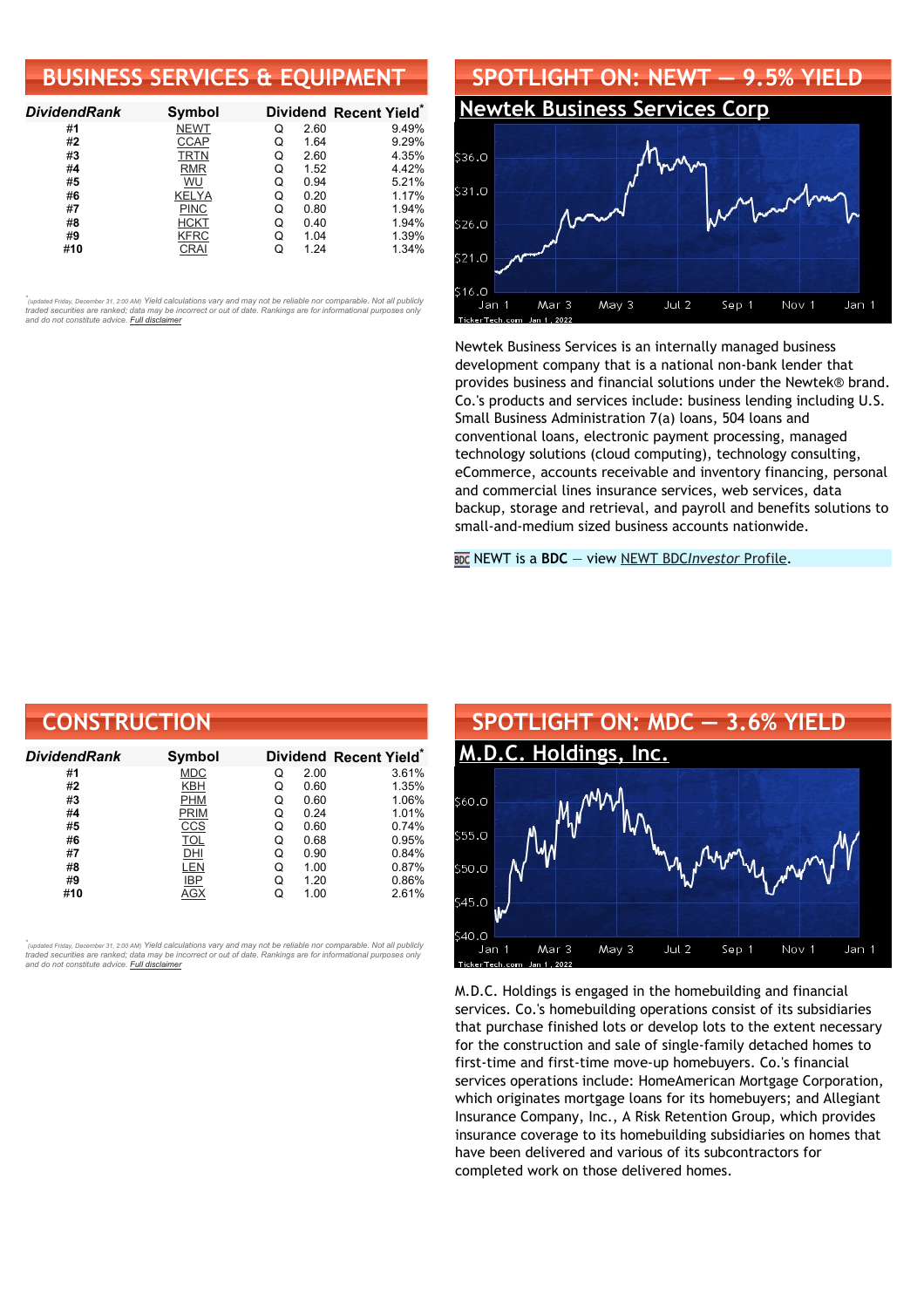### **CONSUMER GOODS**

| <b>DividendRank</b> | <b>Symbol</b> |   |      | Dividend Recent Yield* |
|---------------------|---------------|---|------|------------------------|
| #1                  | <b>BGFV</b>   | Q | 1.00 | 5.11%                  |
| #2                  | HVT           | Q | 1.00 | 3.23%                  |
| #3                  | <b>BKE</b>    | Q | 1.40 | 3.28%                  |
| #4                  | BG            | Q | 2.10 | 2.28%                  |
| #5                  | <b>TSN</b>    | Q | 1.84 | 2.13%                  |
| #6                  | <b>MTEX</b>   | Q | 0.80 | 2.01%                  |
| #7                  | <b>JOUT</b>   | Q | 1.20 | 1.26%                  |
| #8                  | <b>SWBI</b>   | Q | 0.32 | 1.80%                  |
| #9                  | DKS           | Q | 1.75 | 1.56%                  |
| #10                 | PAG           |   | 1.84 | 1.74%                  |

•<br>"<sub>(updated Friday, December 31, 2:00 AM) Yield calculations vary and may not be reliable nor comparable. Not all publicly<br>traded securities are ranked; data may be incorrect or out of date. Rankings are for informationa</sub> *and do not constitute advice. Full [disclaimer](https://www.dividendchannel.com/disclaimer/)*



Big 5 Sporting Goods is a holding company. Through its subsidiary, Big 5 Corp, Co. is a sporting goods retailer in the western United States. Co. operates stores and an e-commerce platform under the Big 5 Sporting Goods name. Co. provides product offering in a sporting goods store. Co.'s product mix includes athletic shoes, apparel and accessories, as well as a selection of outdoor and athletic equipment for team sports, fitness, camping, hunting, fishing, home recreation, tennis, golf and winter and summer recreation. Co. conducts its gift card operations through Big 5 Services Corp., a 100%-owned subsidiary of Big 5 Corp.

| <b>CONSUMER SERVICES</b> |             |   |      |                                    |  |  |
|--------------------------|-------------|---|------|------------------------------------|--|--|
| DividendRank             | Symbol      |   |      | Dividend Recent Yield <sup>®</sup> |  |  |
| #1                       | <b>SCI</b>  | O | 0.92 | 1.30%                              |  |  |
| #2                       | <b>GHC</b>  | O | 6.04 | 1.02%                              |  |  |
| #3                       | <b>MNRO</b> | Q | 1.04 | 1.77%                              |  |  |
| #4                       | <b>STRA</b> | Q | 2.40 | 4.12%                              |  |  |
| #5                       | CSV         | Q | 0.45 | 0.70%                              |  |  |

*\** <sub>pdated</sub> Fridav. December 31. 2:00 AM) Yield calculations vary and may not be reliable nor comparable. Not all publicly traded securities are ranked; data may be incorrect or out of date. Rankings are for informational purposes only *and do not constitute advice. Full [disclaimer](https://www.dividendchannel.com/disclaimer/)*



Service Corporation International provides deathcare products and services. Co.'s funeral service and cemetery operations consist of funeral service locations, cemeteries, funeral service/cemetery combination locations, crematoria, and other related businesses. Funeral service locations provide services related to funerals and cremations, including the use of funeral home facilities and motor vehicles, arranging and directing services, removal, preparation, embalming, cremations, memorialization, and catering. Co.'s cemeteries provide cemetery property interment rights, such as developed lots, lawn crypts, mausoleum spaces, niches, and other cremation memorialization and interment options.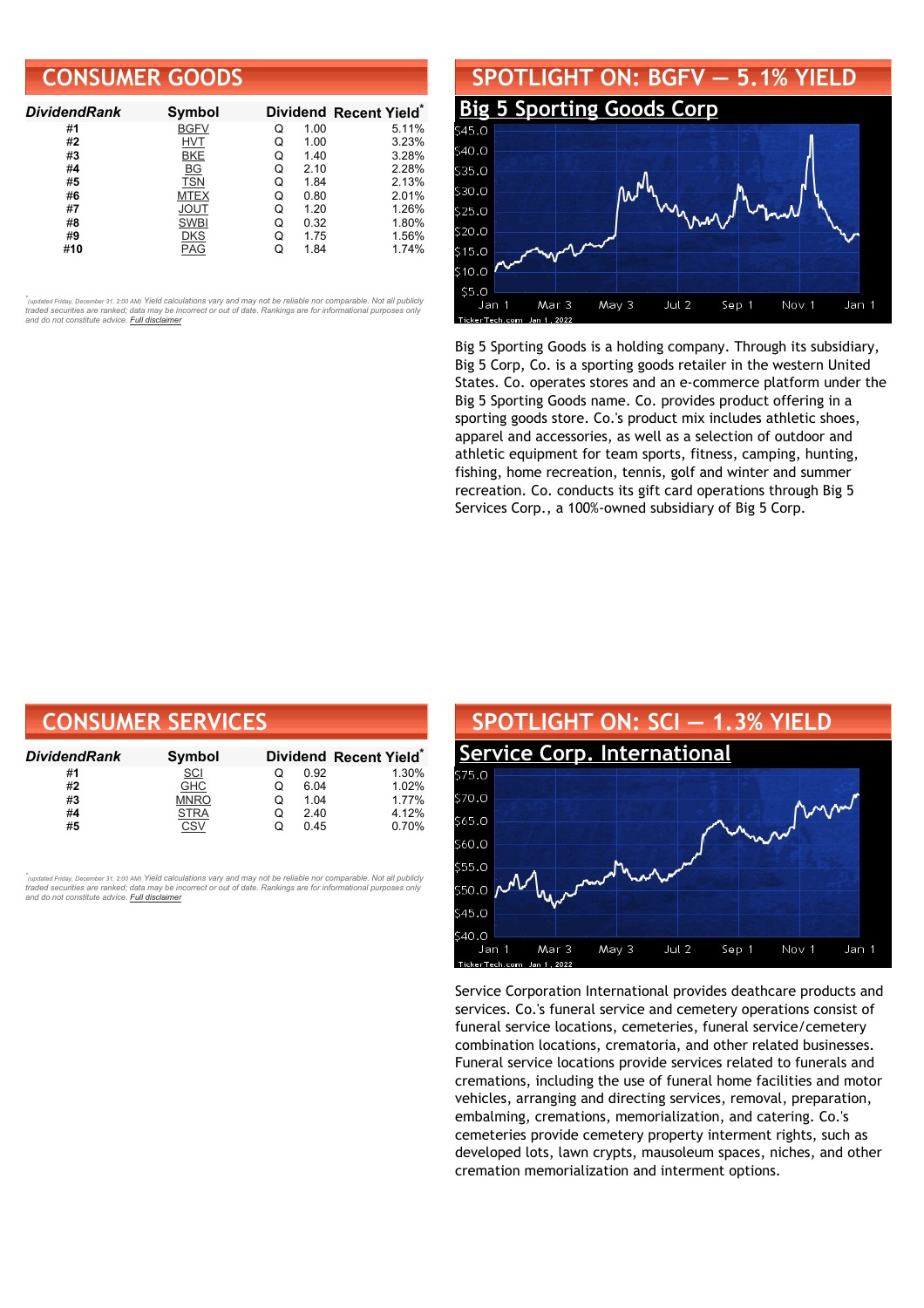| <b>ENERGY</b>       |             |   |      |                                    |
|---------------------|-------------|---|------|------------------------------------|
| <b>DividendRank</b> | Symbol      |   |      | Dividend Recent Yield <sup>®</sup> |
| #1                  | PRT         | М | 0.84 | 11.87%                             |
| #2                  | <b>ENB</b>  | Q | 3.44 | 8.90%                              |
| #3                  | <b>TRP</b>  | Q | 3.48 | 7.53%                              |
| #4                  | <b>PBA</b>  | М | 2.52 | 8.38%                              |
| #5                  | EOG         | Q | 3.00 | 3.36%                              |
| #6                  | <b>PXD</b>  | Q | 2.48 | 1.37%                              |
| #7                  | AAN         | Q | 0.40 | 1.64%                              |
| #8                  | <b>DVN</b>  | Q | 0.44 | 1.01%                              |
| #9                  | <b>FANG</b> | Q | 2.00 | 1.86%                              |
| #10                 | TTE         |   | 2.99 | 5.99%                              |

# **SPOTLIGHT ON: PRT — 11.9% YIELD [PermRock](http://www.dividendchannel.com/symbol/prt/) Royalty Trust** \$7.0 \$6.0  $55.0$ \$4.0



PermRock Royalty Trust acquires and holds the Net Profits Interest for the benefit of its unitholders. The Net Profits Interest entitles Co. to receive 80% of the net profits from the sale of oil and natural gas production from the Underlying Properties. The Underlying Properties consist of the following four operating areas: the Permian Clearfork area located in Hockley and Terry Counties, TX; the Permian Abo area located in Terry and Cochran Counties, TX; the Permian Shelf area located in Glasscock, Schleicher, Stonewall and Coke Counties, TX; and the Permian Platform area located in Ward, Crane, Terry and Ector Counties, TX.

| <b>ETFS &amp; CEFS</b> |               |   |      |                                    |
|------------------------|---------------|---|------|------------------------------------|
| <b>DividendRank</b>    | <b>Symbol</b> |   |      | Dividend Recent Yield <sup>®</sup> |
| #1                     | EDI           | м | 0.84 | 10.77%                             |
| #2                     | ACP           | м | 1.20 | 11.79%                             |
| #3                     | <b>DPG</b>    | Q | 1.40 | 9.86%                              |
| #4                     | <b>EDF</b>    | М | 0.72 | 10.75%                             |
| #5                     | GHY           | М | 1.26 | 8.33%                              |
| #6                     | <b>BWG</b>    | М | 1.08 | 9.23%                              |
| #7                     | <b>IHD</b>    | Q | 0.72 | 10.11%                             |
| #8                     | <b>IFN</b>    | Q | 2.56 | 12.16%                             |
| #9                     | IAE           | Q | 0.86 | 10.62%                             |
| #10                    | ISD           | м | 1.26 | 7.87%                              |

,<br>"<sub>(updated Friday, December 31, 2:00 AM) Yield calculations vary and may not be reliable nor comparable. Not all publicly<br>traded securities are ranked; data may be incorrect or out of date. Rankings are for informational</sub> *and do not constitute advice. Full [disclaimer](https://www.dividendchannel.com/disclaimer/)*



Stone Harbor Emerging Markets Total Income Fund is a closed-end management investment company. The Fund's investment objective is to maximize total return, which consists of income and capital appreciation from investments in emerging markets securities. The Fund invests at least 80% of its net assets plus any borrowings made for investment purposes in emerging markets debt that includes fixed income securities and other instruments including derivatives.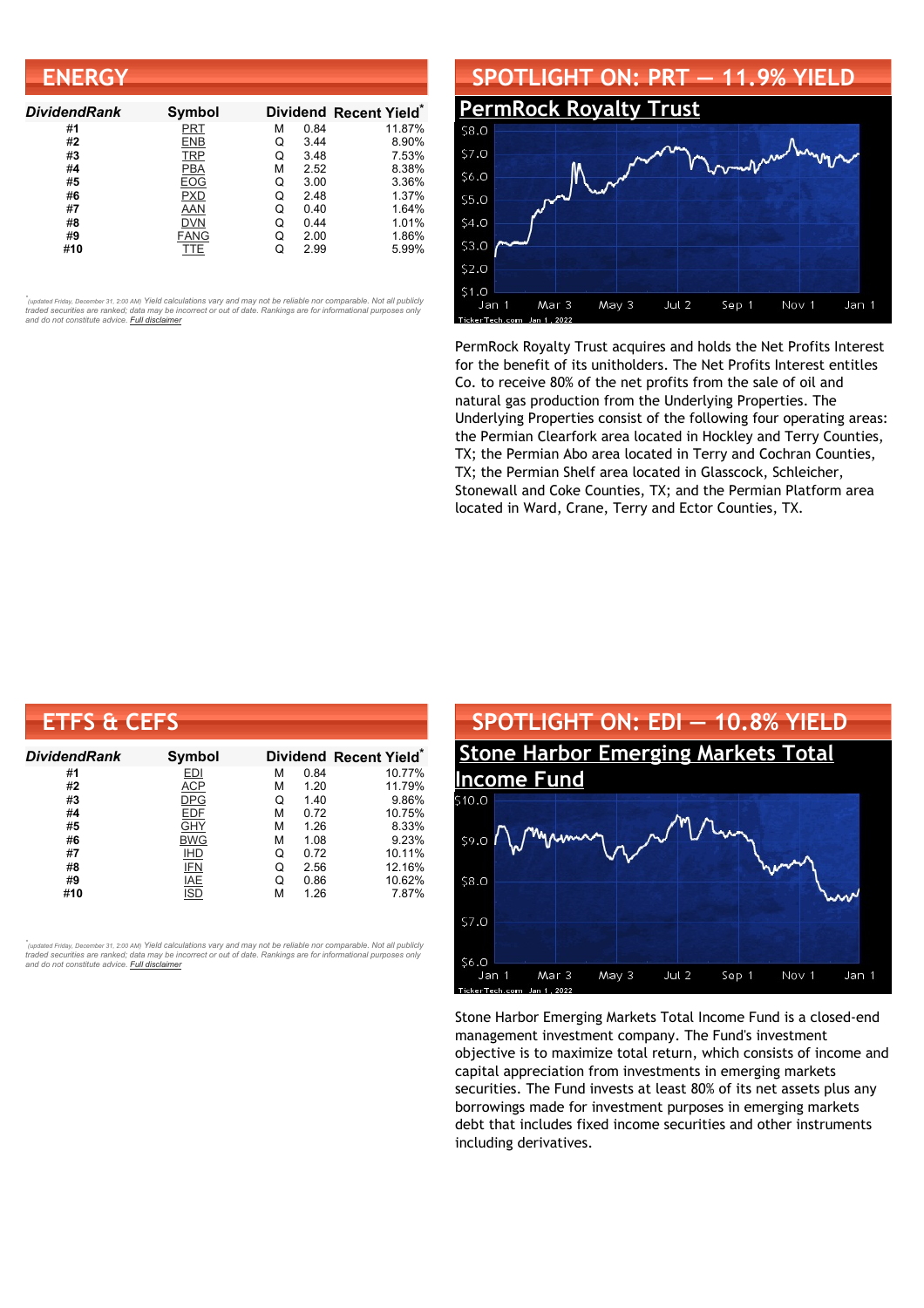| <b>FINANCIAL</b> |
|------------------|
|------------------|

| <b>DividendRank</b> | Symbol      |   |      | Dividend Recent Yield* |
|---------------------|-------------|---|------|------------------------|
| #1                  | <b>OPY</b>  | Q | 4.00 | 8.64%                  |
| #2                  | <b>PBHC</b> | Q | 0.28 | 1.63%                  |
| #3                  | <b>FUNC</b> | Q | 0.60 | 3.23%                  |
| #4                  | <b>WSBF</b> | Q | 0.80 | 3.65%                  |
| #5                  | <b>PKBK</b> | Q | 0.64 | 3.07%                  |
| #6                  | <b>FNF</b>  | Q | 1.76 | 3.38%                  |
| #7                  | <b>CFFI</b> | Q | 1.60 | 3.10%                  |
| #8                  | <b>UBOH</b> | Q | 0.80 | 2.62%                  |
| #9                  | JEF         | Q | 1.00 | 2.56%                  |
| #10                 | NRIM        |   | 1.52 | 3.47%                  |



Oppenheimer Holdings, through its operating subsidiaries, is a middle-market investment bank and broker-dealer. Co. is engaged in a range of activities in the financial services industry, including retail securities brokerage, institutional sales and trading, investment banking (both corporate and public finance), equity and fixed income research, research, market-making, trust services and investment advisory and asset management services. Co.'s reportable segments are: Private Client, Asset Management, and Capital Markets.

| <b>HEALTHCARE</b> |             |   |      |                                    |  |  |
|-------------------|-------------|---|------|------------------------------------|--|--|
| Dividend Rank     | Symbol      |   |      | Dividend Recent Yield <sup>®</sup> |  |  |
| #1                | <b>DGX</b>  | Q | 2.48 | 1.45%                              |  |  |
| #2                | <b>ABBV</b> | Q | 5.64 | 4.15%                              |  |  |
| #3                | <b>BMY</b>  | Q | 2.16 | 3.45%                              |  |  |
| #4                | <b>PFE</b>  | Q | 1.60 | 2.74%                              |  |  |
| #5                | <b>GILD</b> | Q | 2.84 | 3.87%                              |  |  |
| #6                | <b>AMGN</b> | Q | 7.76 | 3.43%                              |  |  |
| #7                | <b>MRK</b>  | Q | 2.76 | 3.58%                              |  |  |
| #8                | CAH         | Q | 1.96 | 3.76%                              |  |  |
| #9                | $_{\Omega}$ | Q | 4.00 | 1.73%                              |  |  |
| #10               | <b>NRC</b>  | Q | 0.48 | 1.15%                              |  |  |

*\** ted Friday, December 31, 2:00 AM) Yield calculations vary and may not be reliable nor comparable. Not all publicly traded securities are ranked; data may be incorrect or out of date. Rankings are for informational purposes only *and do not constitute advice. Full [disclaimer](https://www.dividendchannel.com/disclaimer/)*



Quest Diagnostics provides diagnostic information services. Co. is made up of two businesses: Diagnostic Information Services, which develops and delivers diagnostic information services, providing insights that allow and enable a range of customers, including patients, clinicians, hospitals, independent delivery networks (including hospital health systems), health plans, employers, accountable care organizations and direct contract entities; and Diagnostic Solutions, which includes Co.'s risk assessment services business, which provides solutions for insurers, and Co.'s healthcare information technology businesses, which provides solutions for healthcare providers.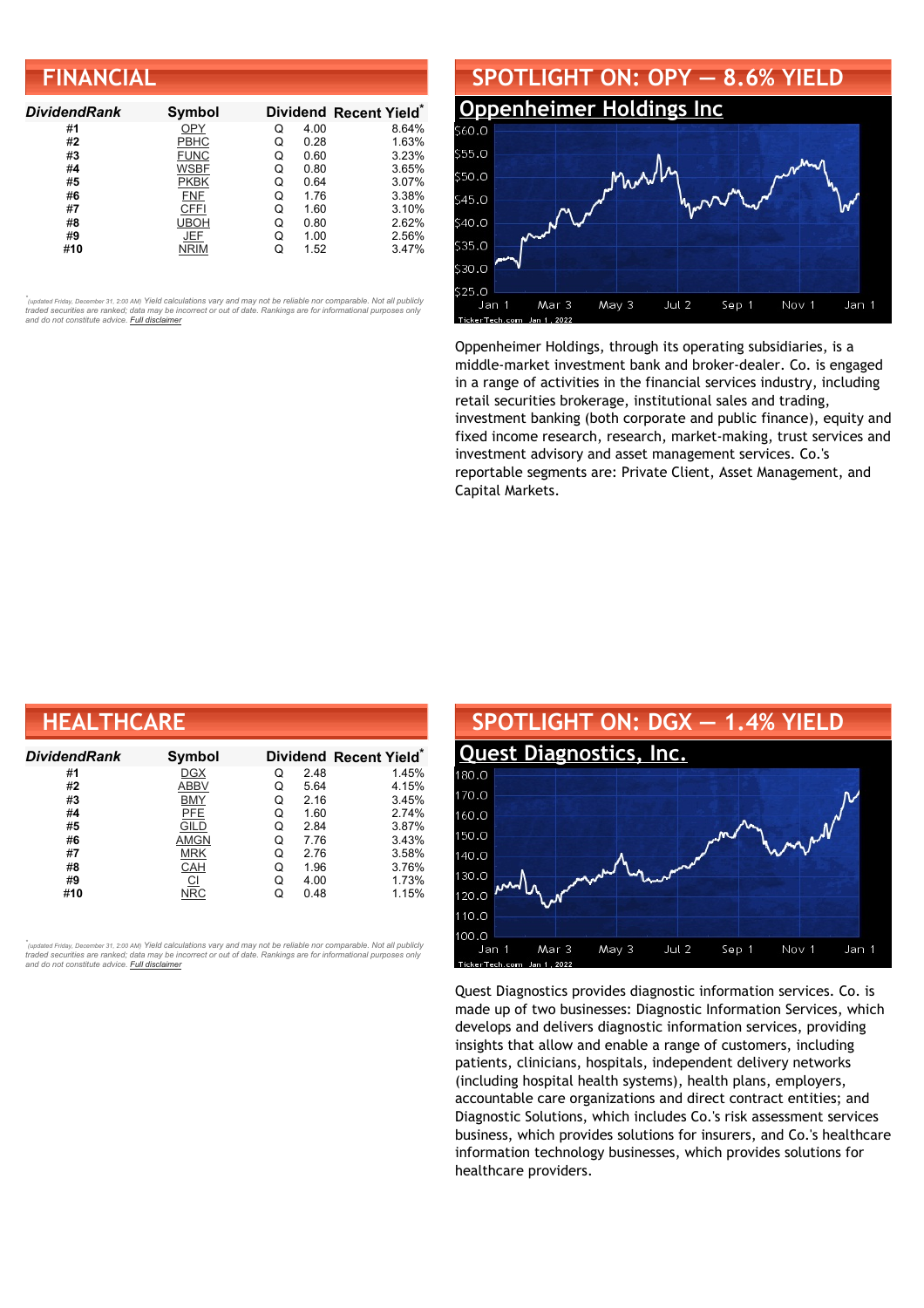| <b>INDUSTRIAL</b>   |                           |   |      |                        |  |  |
|---------------------|---------------------------|---|------|------------------------|--|--|
| <b>DividendRank</b> | Symbol                    |   |      | Dividend Recent Yield* |  |  |
| #1                  | <b>WLK</b>                | Q | 1.19 | 1.22%                  |  |  |
| #2                  | $\underline{\mathsf{OC}}$ | Q | 1.40 | 1.55%                  |  |  |
| #3                  | <b>HUN</b>                | Q | 0.75 | 2.16%                  |  |  |
| #4                  | <b>FE</b>                 | Q | 0.24 | 3.18%                  |  |  |
| #5                  | <b>BCC</b>                | Q | 0.48 | 0.69%                  |  |  |
| #6                  | CE                        | Q | 2.72 | 1.64%                  |  |  |
| #7                  | HII                       | Q | 4.72 | 2.55%                  |  |  |
| #8                  | $\overline{cc}$           | Q | 1.00 | 3.01%                  |  |  |
| #9                  | DE                        | Q | 4.20 | 1.23%                  |  |  |
| #10                 | <b>TROX</b>               | Q | 0.40 | 1.69%                  |  |  |



Westlake Chemical operates as a manufacturer and marketer of basic chemicals, vinyls, polymers and building products. Co.'s segments are: Vinyls, which manufactures and markets polyvinyl chloride (PVC), vinyl chloride monomer, ethylene dichloride, chloralkali (chlorine and caustic soda), chlorinated derivative products and ethylene, as well as manufactures and sells building products fabricated from PVC, including residential siding, trim and mouldings, pipe and fittings for various water, sewer and industrial applications, profiles for windows and doors, and decking products; and Olefins, which manufactures and markets polyethylene, styrene monomer and various ethylene co-products.

| <b>MANUFACTURING</b> |             |   |      |                                    |  |  |  |
|----------------------|-------------|---|------|------------------------------------|--|--|--|
| DividendRank         | Symbol      |   |      | Dividend Recent Yield <sup>®</sup> |  |  |  |
| #1                   | <b>THO</b>  | Q | 1.72 | 1.65%                              |  |  |  |
| #2                   | ETD         | Q | 1.16 | 4.43%                              |  |  |  |
| #3                   | <b>CRWS</b> | Q | 0.32 | 4.44%                              |  |  |  |
| #4                   | <b>JRSH</b> | Q | 0.20 | 3.09%                              |  |  |  |
| #5                   | LZB         | Q | 0.66 | 1.83%                              |  |  |  |
| #6                   | <b>SGC</b>  | Q | 0.48 | 2.19%                              |  |  |  |
| #7                   | <b>HOG</b>  | Q | 0.60 | 1.59%                              |  |  |  |
| #8                   | <b>ALSN</b> | Q | 0.76 | 2.13%                              |  |  |  |
| #9                   | <b>FLXS</b> | Q | 0.60 | 2.23%                              |  |  |  |
| #10                  | RL          | Q | 2.75 | 2.33%                              |  |  |  |

*\** ted Friday, December 31, 2:00 AM) Yield calculations vary and may not be reliable nor comparable. Not all publicly traded securities are ranked; data may be incorrect or out of date. Rankings are for informational purposes only *and do not constitute advice. Full [disclaimer](https://www.dividendchannel.com/disclaimer/)*



Thor Industries is a manufacturer of recreational vehicles (RVs) in the U.S. and Europe, and sells those vehicles, as well as related parts and accessories, primarily to independent, non-franchise dealers throughout the U.S., Canada and Europe. Co.'s business activities are primarily comprised of three main operations, which include the design, manufacture and sale of North American towable RVs, North American motorized RVs and European RVs, with the European vehicles including both towable and motorized products as well as other RV- related products and services. Co. has three reportable segments, all related to RVs: North American towables, North American motorized and European.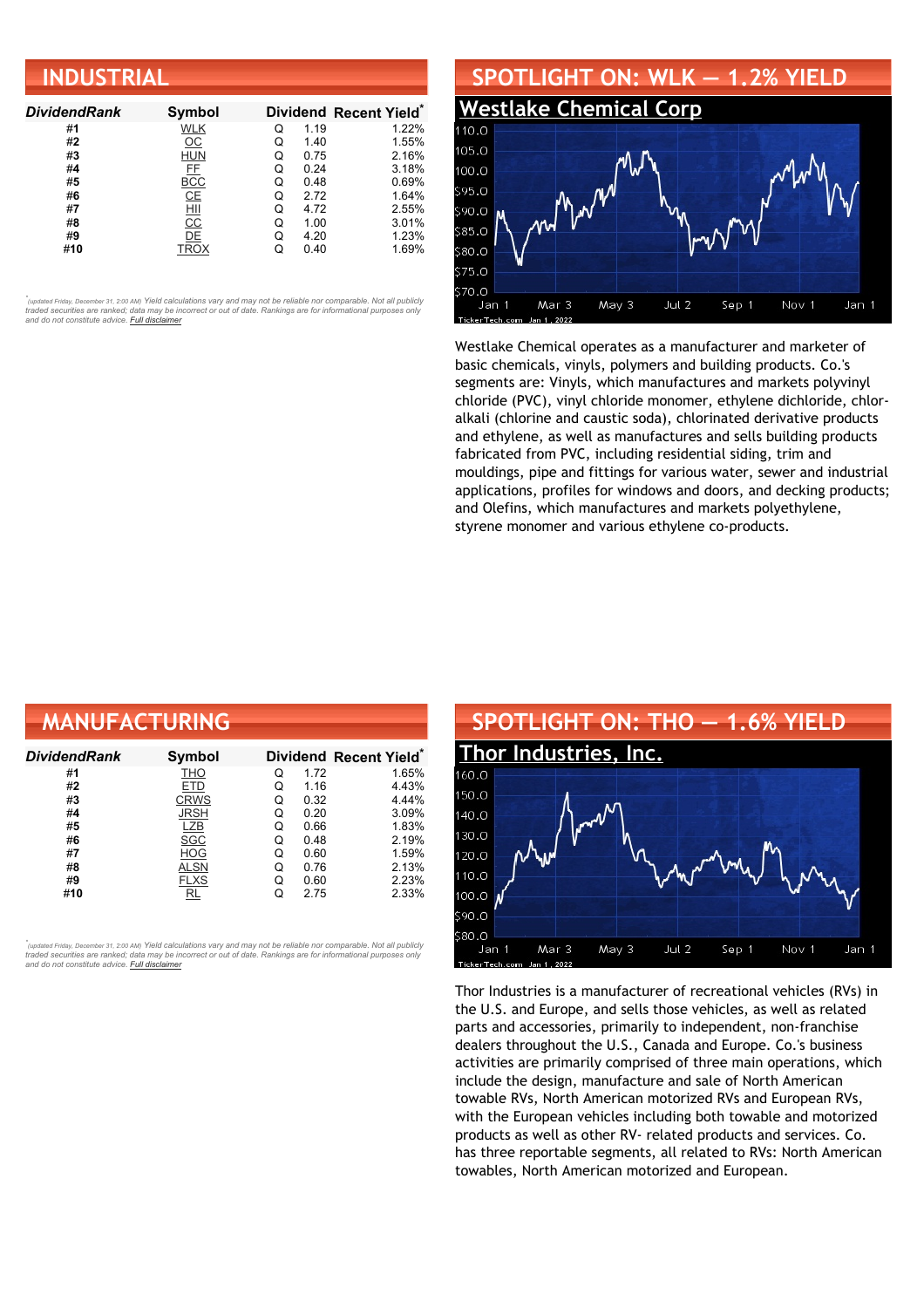| <b>MATERIALS</b>    |            |   |      |                        |  |  |
|---------------------|------------|---|------|------------------------|--|--|
| <b>DividendRank</b> | Symbol     |   |      | Dividend Recent Yield* |  |  |
| #1                  | <b>GEF</b> |   | 1.84 | 3.08%                  |  |  |
| #2                  | <b>DOW</b> | Q | 2.80 | 4.93%                  |  |  |
| #3                  | <b>PKG</b> | Q | 4.00 | 2.97%                  |  |  |
| #4                  | <b>EMN</b> | Q | 3.04 | 2.54%                  |  |  |
| #5                  | MOS        |   | 0.45 | 1.15%                  |  |  |

#**6** [FMC](https://www.dividendchannel.com/symbol/fmc) Q 2.12 1.94% #**7** [SON](https://www.dividendchannel.com/symbol/son) Q 1.80 3.12% #**8** [AVY](https://www.dividendchannel.com/symbol/avy) Q 2.72 1.26% #**9** [SWM](https://www.dividendchannel.com/symbol/swm) Q 1.76 5.90% #**10** [NP](https://www.dividendchannel.com/symbol/np) Q 1.90 4.11%

•<br>"<sub>(updated Friday, December 31, 2:00 AM) Yield calculations vary and may not be reliable nor comparable. Not all publicly<br>traded securities are ranked; data may be incorrect or out of date. Rankings are for informationa</sub> *and do not constitute advice. Full [disclaimer](https://www.dividendchannel.com/disclaimer/)*

#### **SPOTLIGHT ON: GEF — 3.1% YIELD**



Greif is a producer of industrial packaging products and services. Co.'s segments are: Global Industrial Packaging, which produces industrial packaging products, such as steel, fibre and plastic drums, rigid and flexible intermediate bulk containers, closure systems for industrial packaging products, transit protection products, water bottles and remanufactured and reconditioned industrial containers, and services; Paper Packaging and Services, which produces and sells containerboard, corrugated sheets, corrugated containers, and other corrugated products; and Land Management, which is focused on the harvesting and regeneration of Co.'s U.S. timber properties.

| MEDIA        |              |   |      |                                    |
|--------------|--------------|---|------|------------------------------------|
| DividendRank | Symbol       |   |      | Dividend Recent Yield <sup>®</sup> |
| #1           | <b>EDUC</b>  | Q | 0.40 | 4.40%                              |
| #2           | <b>DALN</b>  | Q | 0.64 | 8.82%                              |
| #3           | <b>NXST</b>  | Q | 2.80 | 1.84%                              |
| #4           | <b>SGA</b>   | Q | 0.64 | 2.63%                              |
| #5           | <b>TGNA</b>  | Q | 0.38 | 2.04%                              |
| #6           | OMC          | Q | 2.80 | 3.80%                              |
| #7           | <b>CMCSA</b> | Q | 1.00 | 1.98%                              |
| #8           | <b>IPG</b>   | Q | 1.08 | 2.86%                              |
| #9           | <b>SJR</b>   | М | 1.19 | 3.94%                              |
| #10          | FOX          | S | 0.48 | 1.38%                              |

*\** ted Friday, December 31, 2:00 AM) Yield calculations vary and may not be reliable nor comparable. Not all publicly traded securities are ranked; data may be incorrect or out of date. Rankings are for informational purposes only *and do not constitute advice. Full [disclaimer](https://www.dividendchannel.com/disclaimer/)*



Educational Development is the U.S. trade co-publisher of educational children's books produced in the U.K. by Usborne Publishing Limited and it also publishes books through its Kane Miller Book Publisher; both publishers of international children's books. While selling children's books and related products (collectively referred to as books) is Co.'s line of business, it sells them through the following business segments: Home Business Division, which sells Co.'s books through independent consultants directly to its customers; and Publishing Division, which sells Co.'s books to bookstores, toy stores, specialty stores, museums and other retail outlets throughout the country.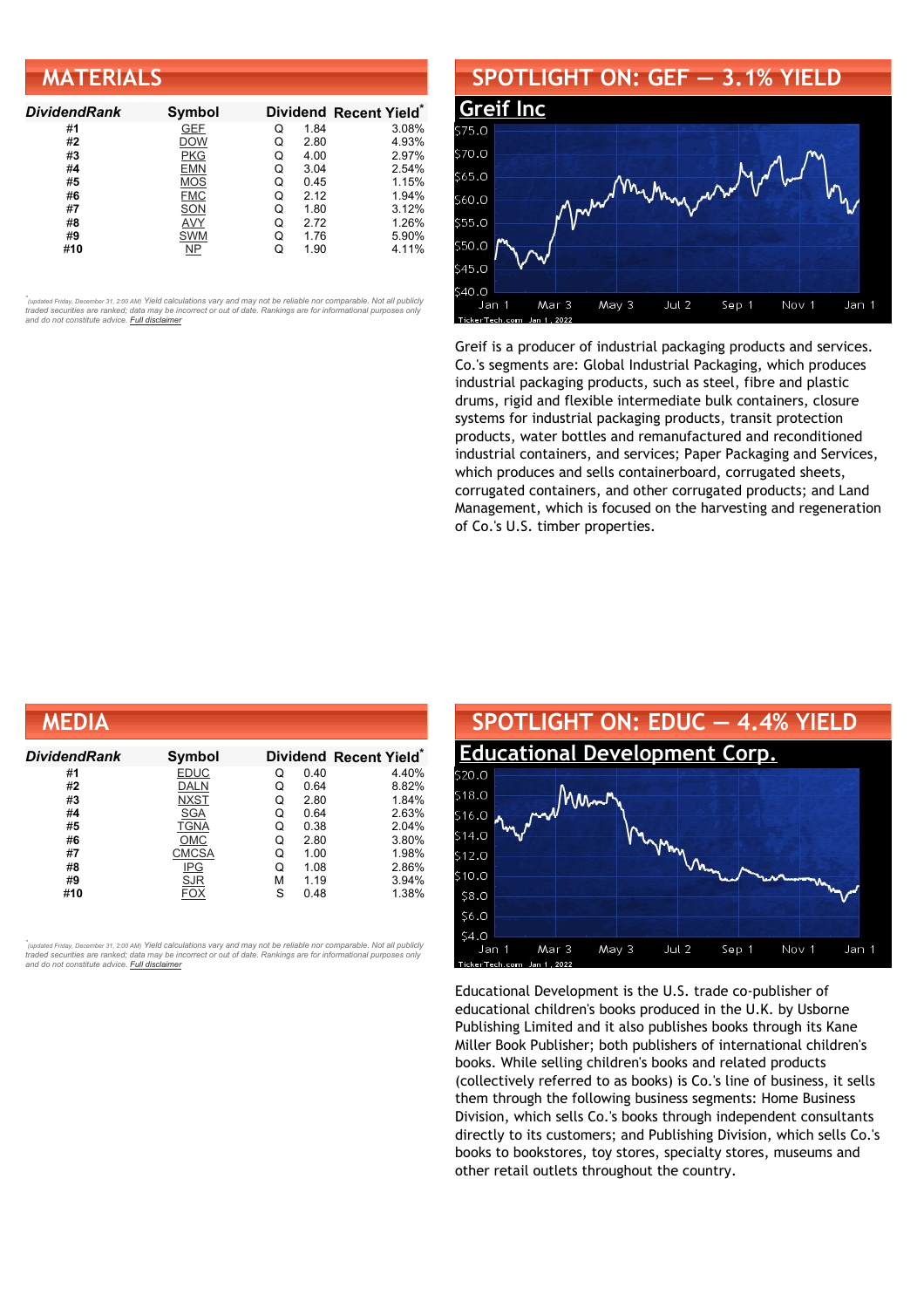#### **METALS & MINING**

| <b>DividendRank</b> | Symbol      |   |      | Dividend Recent Yield* |
|---------------------|-------------|---|------|------------------------|
| #1                  | NС          | Q | 0.79 | 2.23%                  |
| #2                  | <b>WOR</b>  | Q | 1.12 | 2.08%                  |
| #3                  | <b>STLD</b> | Q | 1.04 | 1.68%                  |
| #4                  | <b>NUE</b>  | Q | 2.00 | 1.76%                  |
| #5                  | <b>RS</b>   | Q | 2.75 | 1.70%                  |
| #6                  | <b>SLGN</b> | Q | 0.56 | 1.31%                  |
| #7                  | scco        | Q | 4.00 | 6.53%                  |
| #8                  | <b>CMC</b>  | Q | 0.56 | 1.56%                  |
| #9                  | FRD         | Q | 0.08 | 0.88%                  |
| #10                 | iiin        |   | 0.12 | 0.30%                  |

•<br>"<sub>(updated Friday, December 31, 2:00 AM) Yield calculations vary and may not be reliable nor comparable. Not all publicly<br>traded securities are ranked; data may be incorrect or out of date. Rankings are for informationa</sub> *and do not constitute advice. Full [disclaimer](https://www.dividendchannel.com/disclaimer/)*



NACCO Industries, through a portfolio of mining and natural resources businesses, operates under three business segments: Coal Mining, North American Mining (NAMining) and Minerals Management. The Coal Mining segment operates surface coal mines under long-term contracts with power generation companies and an activated carbon producer pursuant to a service-based business model. The NAMining segment provides contract mining and other services for producers of aggregates, lithium and other minerals. The Minerals Management segment acquires and promotes the development of oil, gas and coal mineral interests. In addition, Co. provides stream and wetland mitigation solutions.

| <b>REAL ESTATE</b> |             |   |      |                        |  |  |
|--------------------|-------------|---|------|------------------------|--|--|
| DividendRank       | Symbol      |   |      | Dividend Recent Yield* |  |  |
| #1                 | <b>MFA</b>  | Q | 0.44 | 9.69%                  |  |  |
| #2                 | RC          | Q | 1.68 | 10.83%                 |  |  |
| #3                 | <b>PMT</b>  | Q | 1.88 | 10.74%                 |  |  |
| #4                 | <b>TWO</b>  | Q | 0.68 | 11.66%                 |  |  |
| #5                 | <b>CTO</b>  | Q | 4.00 | 6.53%                  |  |  |
| #6                 | <b>SLG</b>  | М | 3.73 | 5.15%                  |  |  |
| #7                 | <b>IVR</b>  | Q | 0.36 | 12.59%                 |  |  |
| #8                 | <b>EFC</b>  | М | 1.80 | 10.59%                 |  |  |
| #9                 | <b>NREF</b> | Q | 1.90 | 9.83%                  |  |  |
| #10                | KREF        | Q | 1.72 | 8.26%                  |  |  |

*\** ted Friday, December 31, 2:00 AM) Yield calculations vary and may not be reliable nor comparable. Not all publicly traded securities are ranked; data may be incorrect or out of date. Rankings are for informational purposes only *and do not constitute advice. Full [disclaimer](https://www.dividendchannel.com/disclaimer/)*



MFA Financial is a holding company. Through its subsidiaries, Co. is a real estate investment trust primarily engaged in the business of investing in residential mortgage assets. Co.'s investments include principally the following: residential whole loans, including purchased performing loans, purchased credit impaired and nonperforming loans; residential mortgage securities including Non-Agency mortgage-backed securities (MBS) and credit risk transfer securities; and mortgage servicing rights (MSRs)-related assets, which include term notes backed directly or indirectly by MSRs and loans to provide financing to entities that originate residential mortgage loans and own the related MSRs.

**Preferreds:** [MFA.PRA](https://www.preferredstockchannel.com/symbol/mfa.pra/), [MFA.PRB](https://www.preferredstockchannel.com/symbol/mfa.prb/)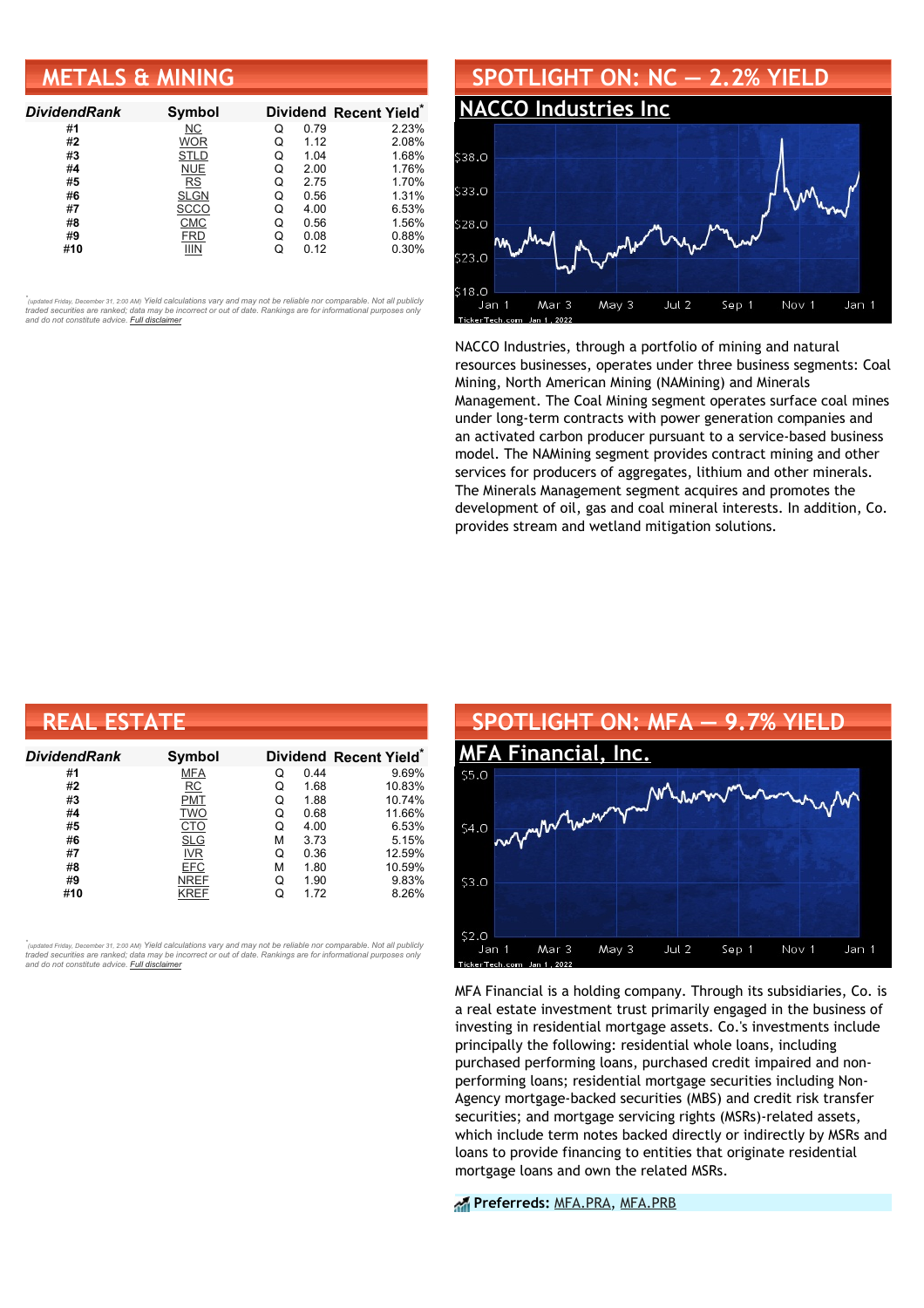| <b>TECHNOLOGY</b>   |               |   |      |                        |  |
|---------------------|---------------|---|------|------------------------|--|
| <b>DividendRank</b> | <b>Symbol</b> |   |      | Dividend Recent Yield* |  |
| #1                  | <b>HPE</b>    | Q | 0.48 | 3.02%                  |  |
| #2                  | <b>TAIT</b>   | Q | 0.18 | 4.48%                  |  |
| #3                  | NL            | Q | 0.24 | 3.27%                  |  |
| #4                  | <b>XRX</b>    | Q | 1.00 | 4.38%                  |  |
| #5                  | <b>INTC</b>   | Q | 1.39 | 2.69%                  |  |
| #6                  | <b>KLIC</b>   | Q | 0.68 | 1.14%                  |  |
| #7                  | VSH           | Q | 0.40 | 1.84%                  |  |
| #8                  | AVT           | Q | 0.96 | 2.32%                  |  |
| #9                  | <b>TSM</b>    | Q | 1.98 | 1.64%                  |  |
| #10                 | <b>PRGS</b>   | Q | 0.70 | 1.44%                  |  |



Hewlett Packard Enterprise is a technology provider focused on developing intelligent solutions that allow customers to capture, analyze and act upon data from edge to cloud. Co.'s operations are organized into six business segments: Compute, High Performance Computing and Artificial Intelligence , Storage, Intelligent Edge, Financial Services, and Corporate Investments. Co.'s customers are organized by commercial and enterprise groups, including business and public sector enterprises, and purchases of Co.'s products, solutions and services may be fulfilled directly by Co. or indirectly through a variety of partners.

| <b>TRANSPORTATION</b> |                         |   |      |                        |  |  |
|-----------------------|-------------------------|---|------|------------------------|--|--|
| DividendRank          | Symbol                  |   |      | Dividend Recent Yield* |  |  |
| #1                    | <b>GNK</b>              | Q | 0.60 | 3.87%                  |  |  |
| #2                    | <b>CMRE</b>             | Q | 0.46 | 3.70%                  |  |  |
| #3                    | ULH                     | Q | 0.42 | 2.25%                  |  |  |
| #4                    | <b>MATX</b>             | Q | 1.20 | 1.35%                  |  |  |
| #5                    | <u>AL</u>               | Q | 0.74 | 1.68%                  |  |  |
| #6                    | $\overline{\mathsf{R}}$ | Q | 2.32 | 2.84%                  |  |  |
| #7                    | <b>WERN</b>             | Q | 0.48 | 1.01%                  |  |  |
| #8                    | <b>CHRW</b>             | Q | 2.20 | 2.05%                  |  |  |
| #9                    | PANL                    | Q | 0.14 | 3.76%                  |  |  |
| #10                   | FDX                     | Q | 3.00 | 1.16%                  |  |  |

*\** ated Friday, December 31, 2:00 АМ) Yi<mark>eld calculations vary and may not be reliable nor comparable. Not all publicly</mark> traded securities are ranked; data may be incorrect or out of date. Rankings are for informational purposes only *and do not constitute advice. Full [disclaimer](https://www.dividendchannel.com/disclaimer/)*



Genco Shipping & Trading is a holding company. Through its subsidiaries, Co. transports iron ore, coal, grain, steel products and other drybulk cargoes along worldwide shipping routes through the ownership and operation of drybulk carrier vessels. Capesize vessels represent Co.'s primary bulk vessel category and the other vessel classes, including Ultramax, Supramax and Handysize vessels, represent its minor bulk vessel category. Co.'s primary bulk vessels are primarily used to transport iron ore and coal, while its minor bulk vessels are primarily used to transport grains, steel products and other drybulk cargoes such as cement, scrap, fertilizer, bauxite, nickel ore, salt and sugar.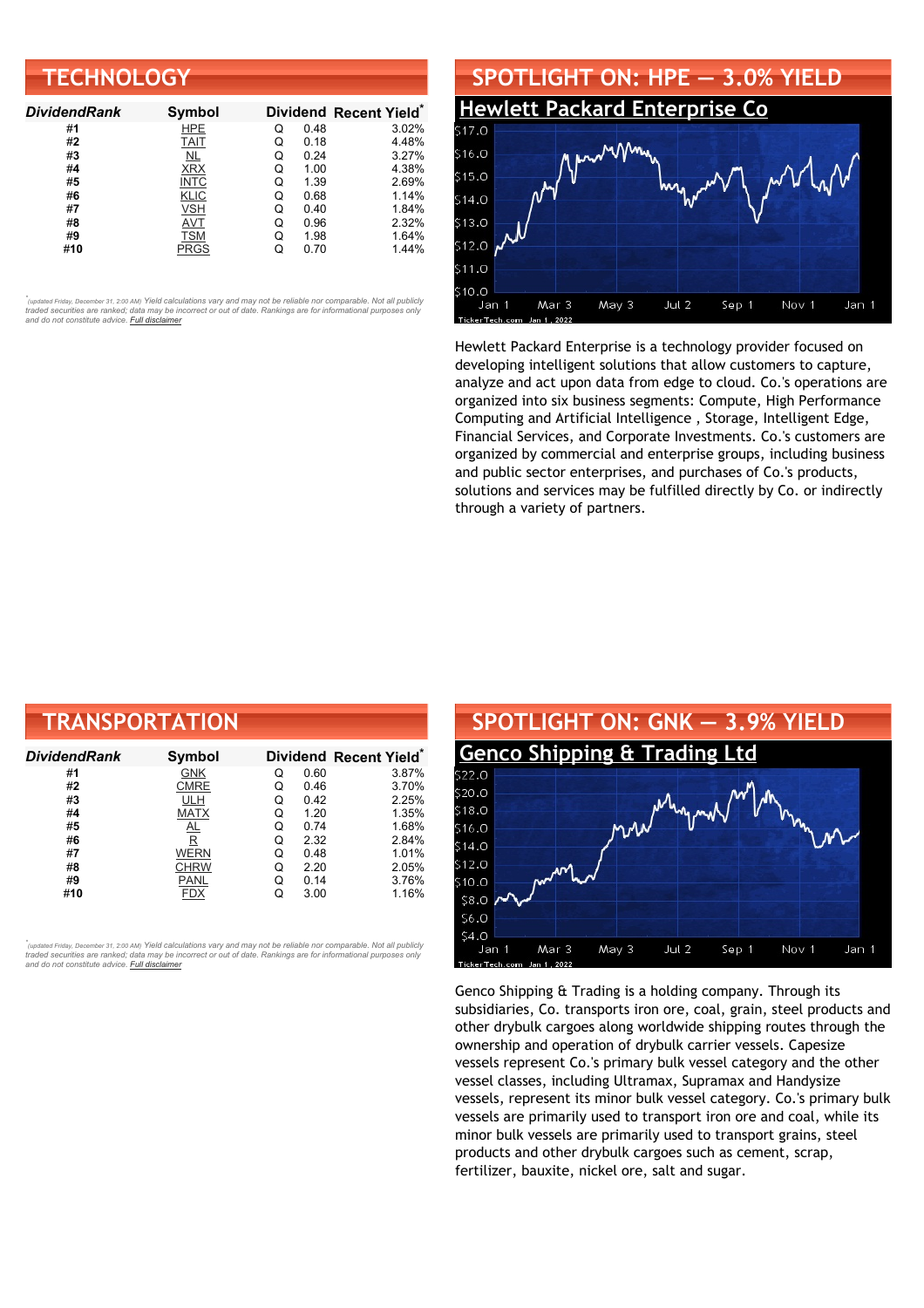# **TRAVEL & ENTERTAINMENT**

| <b>DividendRank</b> | Symbol      |   |      | Dividend Recent Yield* |
|---------------------|-------------|---|------|------------------------|
| #1                  | DRI         | Q | 4.40 | 2.95%                  |
| #2                  | <b>TXRH</b> | Q | 1.60 | 1.77%                  |
| #3                  | <b>WEN</b>  | Q | 0.48 | 2.01%                  |
| #4                  | QSR         | Q | 2.12 | 3.51%                  |
| #5                  | WH          | Q | 1.28 | 1.45%                  |
| #6                  | <b>WWE</b>  | Q | 0.48 | 0.98%                  |
| #7                  | <b>CHDN</b> | A | 0.67 | 0.28%                  |
| #8                  | CHH         | Q | 0.95 | 0.61%                  |
| #9                  | <b>CBRL</b> | Q | 5.20 | 4.02%                  |
| #10                 | FATBP       | м | 2.06 | 11.10%                 |

•<br>"<sub>(updated Friday, December 31, 2:00 AM) Yield calculations vary and may not be reliable nor comparable. Not all publicly<br>traded securities are ranked; data may be incorrect or out of date. Rankings are for informationa</sub> *and do not constitute advice. Full [disclaimer](https://www.dividendchannel.com/disclaimer/)*



Darden Restaurants is a restaurant company. Co. owns and operates the Olive Garden®, LongHorn Steakhouse®, Cheddar's Scratch Kitchen®, Yard House®, The Capital Grille®, Seasons 52®, Bahama Breeze® and Eddie V's Prime Seafood® restaurant brands located in the U.S. and Canada. Co. also has restaurants operated by independent third parties pursuant to area development and franchise agreements. Co. has four reportable segments: Olive Garden, LongHorn Steakhouse, Fine Dining (which includes The Capital Grille and Eddie V's) and Other Business (which includes Cheddar's Scratch Kitchen, Yard House, Bahama Breeze, Seasons 52 and its franchise operations).

| UTILITIES     |             |   |      |                        |  |  |
|---------------|-------------|---|------|------------------------|--|--|
| Dividend Rank | Symbol      |   |      | Dividend Recent Yield* |  |  |
| #1            | <b>PNW</b>  | Q | 3.40 | 4.82%                  |  |  |
| #2            |             | Q | 2.08 | 8.39%                  |  |  |
| #3            | VΖ          | Q | 2.56 | 4.90%                  |  |  |
| #4            | OGE         | Q | 1.64 | 4.29%                  |  |  |
| #5            | <b>SOLN</b> | Q | 3.38 | 6.31%                  |  |  |
| #6            | UGI         | Q | 1.38 | 3.01%                  |  |  |
| #7            | <b>AES</b>  | Q | 0.63 | 2.61%                  |  |  |
| #8            | LUMN        | Q | 1.00 | 7.85%                  |  |  |
| #9            | <b>FTS</b>  | Q | 2.14 | 4.46%                  |  |  |
| #10           | AQN         | Q | 0.68 | 4.73%                  |  |  |

*\** ated Friday, December 31, 2:00 АМ) Yi<mark>eld calculations vary and may not be reliable nor comparable. Not all publicly</mark> traded securities are ranked; data may be incorrect or out of date. Rankings are for informational purposes only *and do not constitute advice. Full [disclaimer](https://www.dividendchannel.com/disclaimer/)*



Pinnacle West Capital is a holding company. Through its subsidiary, Arizona Public Service Company (APS, Co. provides either retail or wholesale electric service to several of the state of Arizona, with the exceptions of about one-half of the Phoenix metropolitan area, the Tucson metropolitan area and Mohave County in northwestern Arizona. Co.'s business segment is its regulated electricity segment, which consists of regulated retail and wholesale electricity businesses (primarily electric service to Native Load customers) and related activities, and includes electricity generation, transmission and distribution.